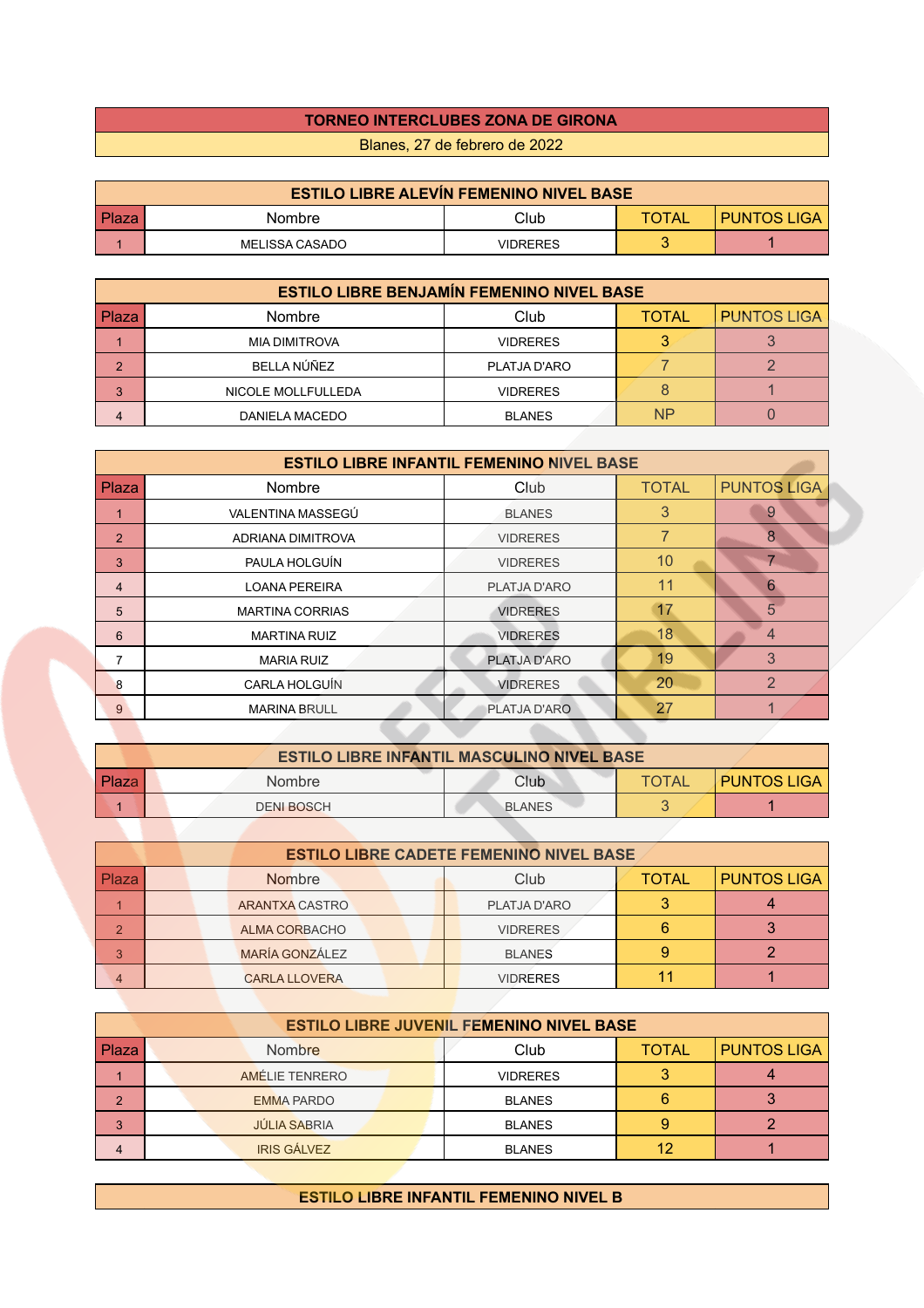| $D = -$<br>ıa∠a | Nombre            | Club          | $ \sim$<br>∼ | <b>IGA</b><br>-INF |
|-----------------|-------------------|---------------|--------------|--------------------|
|                 | <b>NAILA VILA</b> | <b>BLANES</b> |              |                    |

| <b>ESTILO LIBRE CADETE FEMENINO NIVEL B</b> |                        |                 |              |                    |  |
|---------------------------------------------|------------------------|-----------------|--------------|--------------------|--|
| l Plaza                                     | <b>Nombre</b>          | Club            | <b>TOTAL</b> | <b>PUNTOS LIGA</b> |  |
|                                             | SARAY CASADO           | <b>VIDRERES</b> |              |                    |  |
| $\overline{2}$                              | AFRIKA MOLLFULLEDA     | <b>VIDRERES</b> |              |                    |  |
| 3                                           | <b>IVET RUBIO</b>      | <b>BLANES</b>   |              |                    |  |
| 4                                           | <b>INGRID ESCUDERO</b> | <b>BLANES</b>   | 12           |                    |  |

| <b>ESTILO LIBRE CADETE MASCULINO NIVEL B</b> |                    |              |       |               |  |
|----------------------------------------------|--------------------|--------------|-------|---------------|--|
| <b>Plaza</b>                                 | Nombre             | Club         | TOTAL | I PUNTOS LIGA |  |
|                                              | <b>JUAN JAIMEZ</b> | PLATJA D'ARO |       |               |  |

| <b>ESTILO LIBRE JUVENIL FEMENINO NIVEL B</b> |                      |                 |              |                    |  |
|----------------------------------------------|----------------------|-----------------|--------------|--------------------|--|
| Plaza                                        | Nombre               | <b>Club</b>     | <b>TOTAL</b> | <b>PUNTOS LIGA</b> |  |
|                                              | ANNA GARCÍA          | <b>VIDRERES</b> |              | 6                  |  |
| $\overline{2}$                               | ALBA SÁNCHEZ         | <b>VIDRERES</b> |              | 5                  |  |
| 3                                            | <b>NORAH TORRES</b>  | <b>BLANES</b>   | 9            |                    |  |
| 4                                            | MARÍA SOL            | <b>BLANES</b>   |              |                    |  |
| 5                                            | <b>MARTINA ORTIZ</b> | PLATJA D'ARO    | 16           |                    |  |
| 6                                            | <b>MERITXELL BAS</b> | PLATJA D'ARO    |              |                    |  |

| <b>ESTILO LIBRE SÉNIOR FEMENINO NIVEL B</b> |               |              |              |                    |  |
|---------------------------------------------|---------------|--------------|--------------|--------------------|--|
| l Plaza                                     | <b>Nombre</b> | Club         | <b>TOTAL</b> | <b>PUNTOS LIGA</b> |  |
|                                             | PAULA MUDARRA | PLATJA D'ARO |              |                    |  |
|                                             |               |              |              |                    |  |

**STATE** 

| <b>OPEN ESTILO LIBRE CADETE FEMENINO NIVEL A</b> |                        |                 |              |                    |  |
|--------------------------------------------------|------------------------|-----------------|--------------|--------------------|--|
| Plaza                                            | <b>Nombre</b>          | Club            | <b>TOTAL</b> | <b>PUNTOS LIGA</b> |  |
|                                                  | <b>IRATXE CANTADOR</b> | <b>BLANES</b>   |              |                    |  |
| $\sqrt{2}$                                       | <b>ZAIRA SALCEDO</b>   | <b>VIDRERES</b> |              |                    |  |

|              | <b>PAREJAS INFANTIL NIVEL BASE</b> |              |              |                    |
|--------------|------------------------------------|--------------|--------------|--------------------|
| <b>Plaza</b> | <b>Nombre</b>                      | Club         | <b>TOTAL</b> | <b>PUNTOS LIGA</b> |
|              | BELLA NÚÑEZ y LOANA PEREIRA        | PLATJA D'ARO |              |                    |
| $\Omega$     | MARÍA RUIZ y MARINA BRULL          | PLATJA D'ARO |              |                    |

| <b>PAREJAS CADETE NIVEL BASE</b> |                               |          |              |                    |  |  |
|----------------------------------|-------------------------------|----------|--------------|--------------------|--|--|
| <b>Plaza</b>                     | <b>Nombre</b>                 | Club     | <b>TOTAL</b> | <b>PUNTOS LIGA</b> |  |  |
|                                  | ALMA CORBACHO y CARLA LLOVERA | VIDRERES |              |                    |  |  |

| <b>PAREJAS JUVENIL NIVEL BASE</b> |                          |               |              |               |  |  |
|-----------------------------------|--------------------------|---------------|--------------|---------------|--|--|
| Plaza                             | <b>Nombre</b>            | Club          | <b>TOTAL</b> | I PUNTOS LIGA |  |  |
|                                   | EMMA PARDO e IRIS GÁLVEZ | <b>BLANES</b> |              |               |  |  |

 $\overline{\phantom{a}}$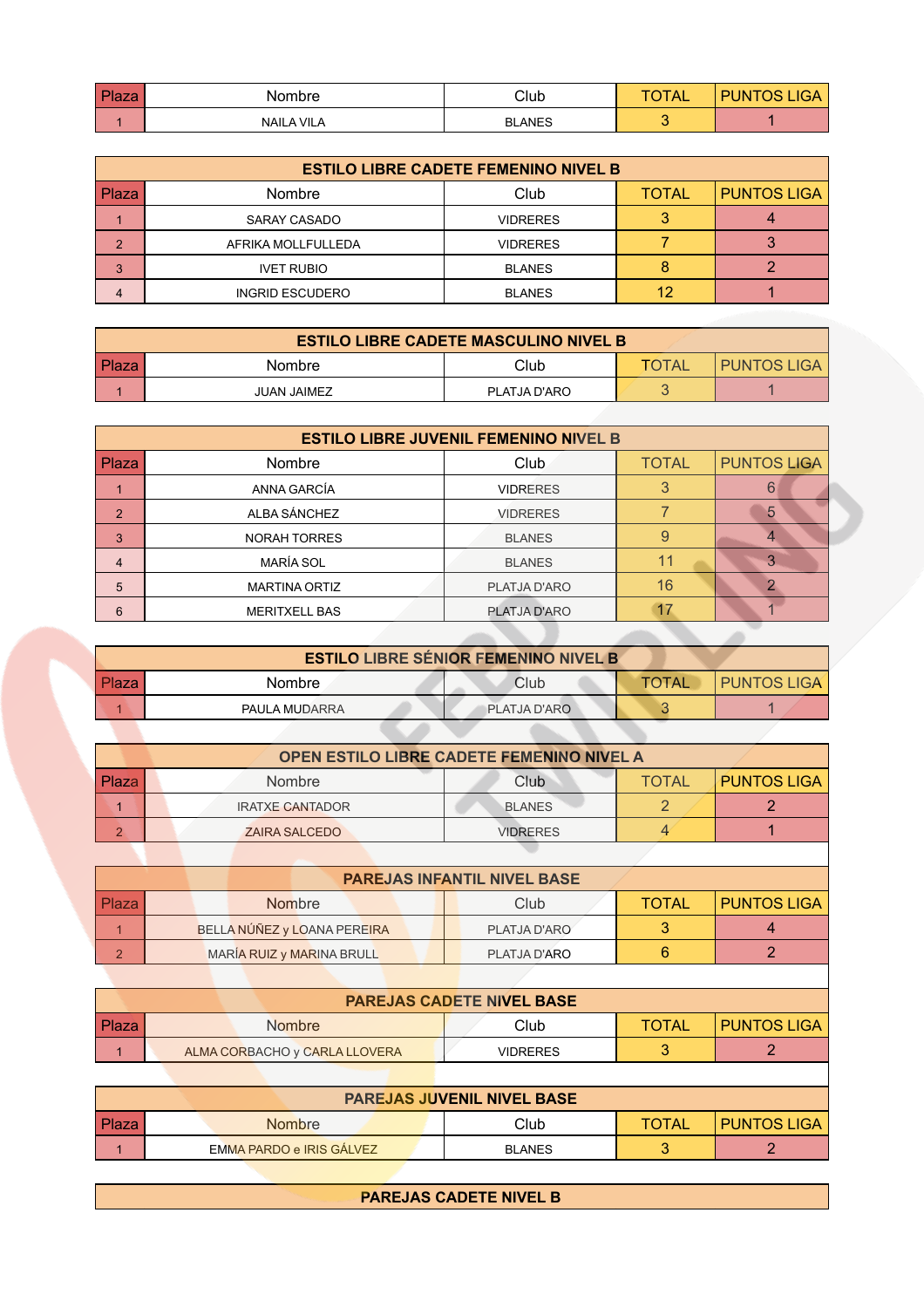| Plaza | Nombre                       | Club     | <b>PUNTOS LIGA</b> |  |
|-------|------------------------------|----------|--------------------|--|
|       | SARAY CASADO y ZAIRA SALCEDO | VIDRERES |                    |  |

| <b>PAREJAS JUVENIL NIVEL B</b> |                                 |                 |                    |  |  |  |  |
|--------------------------------|---------------------------------|-----------------|--------------------|--|--|--|--|
| Plaza                          | <b>Nombre</b>                   | <b>TOTAL</b>    | <b>PUNTOS LIGA</b> |  |  |  |  |
|                                | ALBA SÁNCHEZ y ONA VILLODRES    | <b>VIDRERES</b> |                    |  |  |  |  |
| っ                              | DAFNE ESCUDERO e ITZIAR SÁNCHEZ | <b>BLANES</b>   | 5                  |  |  |  |  |
| 3                              | LOLA GARCÍA y MERITXELL BAS     | PLATJA D'ARO    | 9                  |  |  |  |  |

| <b>PAREJAS JÚNIOR NIVEL B</b> |                             |                 |       |                    |  |  |
|-------------------------------|-----------------------------|-----------------|-------|--------------------|--|--|
| <b>Plaza</b>                  | Nombre                      | Club            | TOTAL | <b>PUNTOS LIGA</b> |  |  |
|                               | SORAYA GALERA y ANNA GARCÍA | <b>VIDRERES</b> |       |                    |  |  |

| <b>SOLOS 1 BASTÓN CADETE FEMENINO NIVEL B</b> |                    |                 |              |                    |  |  |
|-----------------------------------------------|--------------------|-----------------|--------------|--------------------|--|--|
| Plaza                                         | <b>Nombre</b>      | Club            | <b>TOTAL</b> | <b>PUNTOS LIGA</b> |  |  |
|                                               | SARAY CASADO       | <b>VIDRERES</b> |              |                    |  |  |
| $\sqrt{2}$                                    | AFRIKA MOLLFULLEDA | <b>VIDRERES</b> | <b>NP</b>    |                    |  |  |

| SOLOS 1 BASTÓN JUVENIL FEMENINO NIVEL B |                     |                 |              |                    |  |
|-----------------------------------------|---------------------|-----------------|--------------|--------------------|--|
| Plaza                                   | <b>Nombre</b>       | Club            | <b>TOTAL</b> | <b>PUNTOS LIGA</b> |  |
|                                         | ALBA SÁNCHEZ        | <b>VIDRERES</b> |              |                    |  |
| $\Omega$                                | <b>NORAH TORRES</b> | <b>BLANES</b>   |              |                    |  |
|                                         |                     |                 |              |                    |  |

| <b>SOLO 2 BASTONES CADETE FEMENINO NIVEL B</b> |                        |               |              |                    |  |  |
|------------------------------------------------|------------------------|---------------|--------------|--------------------|--|--|
| <b>Plaza</b>                                   | <b>Nombre</b>          | Club          | <b>TOTAL</b> | <b>PUNTOS LIGA</b> |  |  |
|                                                | <b>IRATXE CANTADOR</b> | <b>BLANES</b> |              |                    |  |  |

|       | <b>SOLOS 2 BASTONES JUVENIL FEMENINO NIVEL B</b> |                       |               |              |                    |  |  |
|-------|--------------------------------------------------|-----------------------|---------------|--------------|--------------------|--|--|
| Plaza |                                                  | <b>Nombre</b>         | Club          | <b>TOTAL</b> | <b>PUNTOS LIGA</b> |  |  |
|       |                                                  | <b>ITZIAR SÁNCHEZ</b> | <b>BLANES</b> |              |                    |  |  |
|       |                                                  | <b>DAFNE ESCUDERO</b> | <b>BLANES</b> |              |                    |  |  |
|       |                                                  |                       |               |              |                    |  |  |

|         | <b>ARTISTIC TWIRL JUVENIL FEMENINO NIVEL B</b> |  |               |  |                 |              |                    |
|---------|------------------------------------------------|--|---------------|--|-----------------|--------------|--------------------|
| l Plaza |                                                |  | <b>Nombre</b> |  | Club            | <b>TOTAL</b> | <b>PUNTOS LIGA</b> |
|         |                                                |  | ANNA GARCÍA   |  | <b>VIDRERES</b> |              |                    |
|         |                                                |  |               |  |                 |              |                    |

| <b>EQUIPOS INFANTIL NIVEL BASE</b> |  |                 |              |                    |  |  |
|------------------------------------|--|-----------------|--------------|--------------------|--|--|
| <b>Plaza</b>                       |  | <b>Nombre</b>   | <b>TOTAL</b> | <b>PUNTOS LIGA</b> |  |  |
|                                    |  | <b>BLANES</b>   |              |                    |  |  |
| $\sqrt{2}$<br>c                    |  | <b>VIDRERES</b> | 6            |                    |  |  |

|               | <b>EQUIPOS CADETE NIVEL B</b> |              |                    |
|---------------|-------------------------------|--------------|--------------------|
| Plaza         | <b>Nombre</b>                 | <b>TOTAL</b> | <b>PUNTOS LIGA</b> |
|               | <b>VIDRERES</b>               |              |                    |
| $\Omega$<br>- | <b>BLANES</b>                 |              |                    |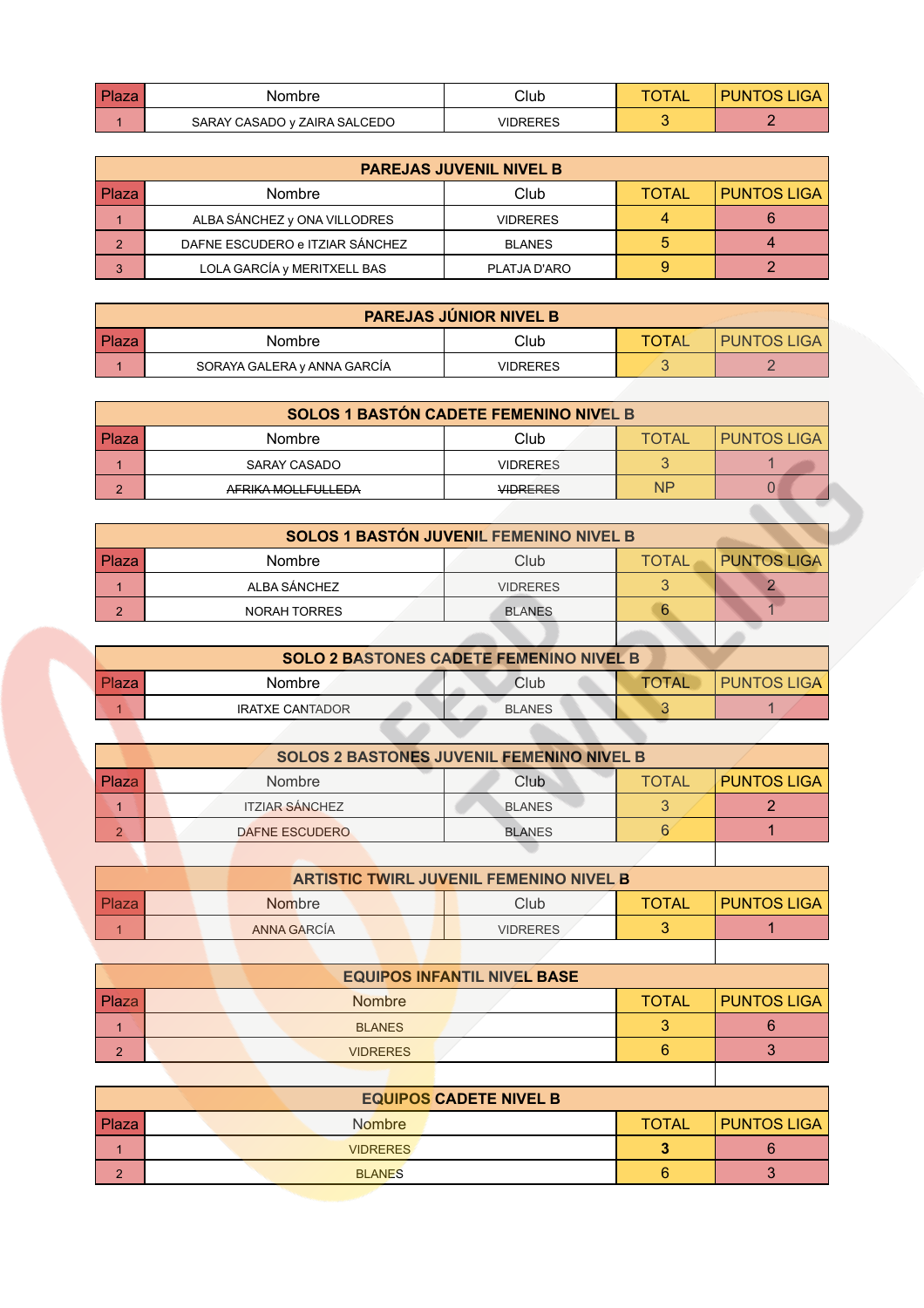## **TORNEO INTERCLUBES ZONA DE GIRONA**

Blanes, 27 de febrero de 2022

|     | <b>ESTILO LIBRE ALEVIN FEMENINO NIVEL BASE</b> |                 |      | <b>JUEZ</b> |                                |     | JUEZ <sub>2</sub> |             |      | JUEZ 3             |     |              | J1: Aura Güeto  |
|-----|------------------------------------------------|-----------------|------|-------------|--------------------------------|-----|-------------------|-------------|------|--------------------|-----|--------------|-----------------|
| Set | Nombre                                         | Club            | INI  | <b>TOT</b>  | 101 <sup>2</sup><br><b>CLA</b> | INI | <b>TOT</b>        | <b>ICLA</b> | INI  | <b>TOT CLA PEN</b> |     | <b>PLAZA</b> | J2: Joaquín Ber |
|     | <b>MELISSA CASADO</b>                          | <b>VIDRERES</b> | ن, ا |             |                                | ب   | . ت               |             | ر. ا | $\cdot\cdot$       | 0.2 |              | : Ramón Herr    |

J2: Joaquín Bermúdez J3: Ramón Hernández

|     | <b>ESTILO LIBRE BENJAMIN FEMENINO NIVEL BASE</b> |                 |     | JUEZ <sub>1</sub> |             |     | JUEZ <sub>2</sub> |           | JUEZ <sub>3</sub> |              |   |                    |
|-----|--------------------------------------------------|-----------------|-----|-------------------|-------------|-----|-------------------|-----------|-------------------|--------------|---|--------------------|
| Set | Nombre                                           | Club            | IN  | <b>TOT</b>        | <b>ICLA</b> | INI | <b>TOT CLA</b>    | INI       |                   | TOT CLA PEN. |   | <b>TOTAL PLAZA</b> |
|     | BELLA NÚÑEZ                                      | PLATJA D'ARO    | 1,8 | .8 <sub>1</sub>   | C           | .9  | 1.9               |           |                   |              |   | $\sqrt{2}$         |
|     | <b>MIA DIMITROVA</b>                             | <b>VIDRERES</b> | 2.1 | 2.1               |             | 2.2 | 2.2               | 2.3       | 2.3               |              |   |                    |
|     | DANIELA MACEDO                                   | <b>BLANES</b>   |     |                   |             |     |                   | <b>NP</b> |                   |              |   |                    |
|     | NICOLE MOLLFULLEDA                               | <b>VIDRERES</b> |     |                   | ≏           | 8.  | 1.8               | 2.1       | 2.                |              | 8 |                    |

|     | <b>ESTILO LIBRE INFANTIL FEMENINO NIVEL BASE</b> |                 |                | JUEZ <sub>1</sub> |                |               | JUEZ <sub>2</sub> |            |                | JUEZ <sub>3</sub> |            |                 |    |                    |
|-----|--------------------------------------------------|-----------------|----------------|-------------------|----------------|---------------|-------------------|------------|----------------|-------------------|------------|-----------------|----|--------------------|
| Set | Nombre                                           | Club            | INI            | TOT               | <b>CLA</b>     | INI           | TOT               | <b>CLA</b> | INI            | TOT               | <b>CLA</b> | <b>PEN.</b>     |    | <b>TOTAL PLAZA</b> |
| 6   | <b>ADRIANA DIMITROVA</b>                         | <b>VIDRERES</b> | 2,2            | 2,2               | $\overline{2}$ | 2,3           | 2,3               |            | 2,1            | 2.1               | 3          |                 |    | $\overline{2}$     |
| ⇁   | <b>MARINA BRULL</b>                              | PLATJA D'ARO    | 1,7            | 1,3               | 9              | 1,6           | $\cdot$           |            | 1,7            | .3                | 9          | 0.4             | 27 | 9                  |
| 8   | <b>MARTINA CORRIAS</b>                           | <b>VIDRERES</b> | 1,8            | 8,1               | 6              |               | $\overline{z}$    | 6          | 1,9            | .9                | 5          |                 | 17 | 5                  |
| 9   | <b>MARIA RUIZ</b>                                | PLATJA D'ARO    | $\overline{2}$ | 1,7               |                | 2.1           | .8                | 5          | $\overline{2}$ | .7                |            | 0.3             | 19 | ⇁                  |
| 10  | <b>MARTINA RUIZ</b>                              | <b>VIDRERES</b> | 1,9            | 1,9               |                | 1.6           | .6                |            | 1,7            |                   |            |                 | 18 | 6                  |
| 11  | <b>VALENTINA MASSEGÚ</b>                         | <b>BLANES</b>   | 2,5            | 2,5               |                | 2.5           | 2.5               |            | 2,4            | 2,4               |            |                 | 3  |                    |
| 12  | <b>CARLA HOLGUÍN</b>                             | <b>VIDRERES</b> | 1.7            | 1,6               | 8              | .5            | .4                | 8          | 2,1            | $\overline{2}$    |            | $\setminus 0$ , | 20 | 8                  |
| 13  | <b>LOANA PEREIRA</b>                             | PLATJA D'ARO    | 2,4            | 2,1               | 3              | 2,5           | 2,2               | 3          | 2,2            | .9                | 5          | 0.3             | 11 | $\overline{4}$     |
| 14  | <b>PAULA HOLGUÍN</b>                             | <b>VIDRERES</b> | $\overline{2}$ | $\overline{.9}$   | 4              | $\mathcal{D}$ | .9                |            | 2,3            | 2,2               | $\Omega$   | 0.1             | 10 | 3                  |

|     | <b>ESTILO LIBRE INFANTIL MASCULINO NIVEL BASE</b> |               |     | <b>JUEZ</b> |     | JUEZ <sub>2</sub> |             |                         | JUEZ <sub>3</sub> |            |               |              |               |
|-----|---------------------------------------------------|---------------|-----|-------------|-----|-------------------|-------------|-------------------------|-------------------|------------|---------------|--------------|---------------|
| Set | <b>Nombre</b>                                     | Club          | INI | <b>TOT</b>  | INI |                   | r I Cl<br>Δ | INI                     | <b>TOT</b>        | <b>ICL</b> | A IPEN.       | <b>TOTAL</b> | <b>IPLAZA</b> |
|     | <b>DENI BOSCH</b>                                 | <b>BLANES</b> | 2.5 | $\sim$      | 2.6 | $\leftarrow$      |             | $\sim$ $\sim$<br>$\sim$ | $\sim$            |            | $\sim$<br>v.z |              |               |

|     | <b>ESTILO LIBRE CADETE FEMENINO NIVEL BASE</b> |                 |                 | <b>JUEZ1</b> |             |     | JUEZ <sub>2</sub> |                      | JUEZ <sub>3</sub> |    |                                 |  |
|-----|------------------------------------------------|-----------------|-----------------|--------------|-------------|-----|-------------------|----------------------|-------------------|----|---------------------------------|--|
| Set | Nombre                                         | Club            | INI             | <b>ITOT</b>  | <b>ICLA</b> | INI | <b>TOT</b>        | INI                  |                   |    | <b>TOT CLA PEN. TOTAL PLAZA</b> |  |
| 16  | ALMA CORBACHO                                  | <b>VIDRERES</b> | 2.5             | 2.5          | $\sqrt{2}$  |     | 2.4               | 2.5                  | 2,5               |    |                                 |  |
| 17  | ARANTXA CASTRO                                 | PLATJA D'ARO    | 2.8             | 2.8          |             | 2.  |                   | 2.8                  | 2,8               |    |                                 |  |
| 18  | MARÍA GONZÁLEZ                                 | <b>BLANES</b>   | $\mathcal{L}$ . | 2.5          |             |     | າາ                | っ<br>$\sim$ . $\sim$ | $\Omega$          | ΩΩ | 9                               |  |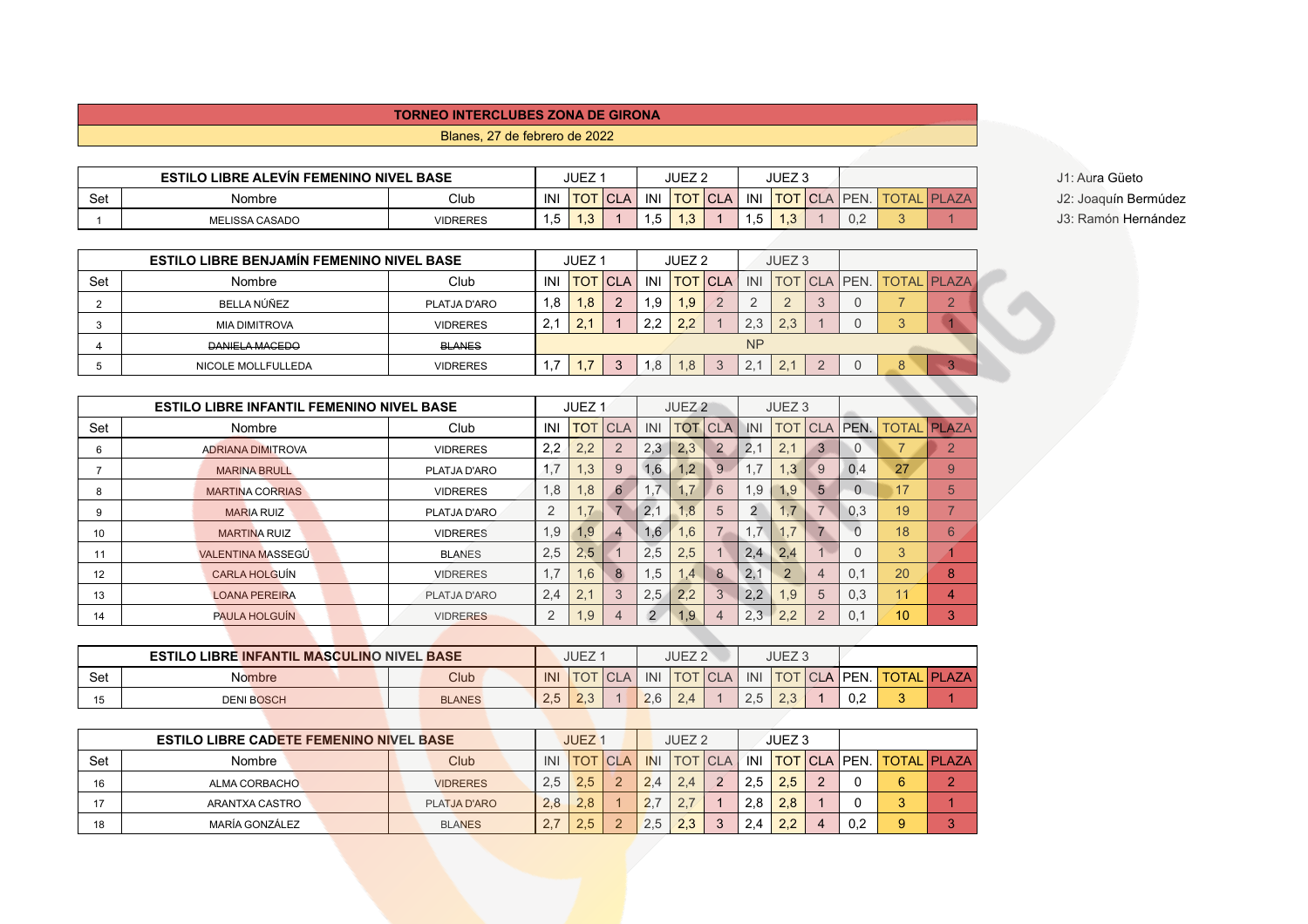| 10<br>$\sim$ | <b>LLOVERA</b><br>CARLA <sup>'</sup> | <b>VIDRERES</b> | . .<br><u>_ _</u> | $\sim$ | 71 | . . | $\overline{\phantom{a}}$ | $\sim$<br>. .<br>ں, ے | $\sim$<br>ر . | $\sim$ | . . |  |
|--------------|--------------------------------------|-----------------|-------------------|--------|----|-----|--------------------------|-----------------------|---------------|--------|-----|--|
|              |                                      |                 |                   |        |    |     |                          |                       |               |        |     |  |

|          | <b>ESTILO LIBRE JUVENIL FEMENINO NIVEL BASE</b> |                 |            | JUEZ <sub>1</sub> |             |          | JUEZ <sub>2</sub> |                  |     | JUEZ <sub>3</sub> |   |                        |          |                    |
|----------|-------------------------------------------------|-----------------|------------|-------------------|-------------|----------|-------------------|------------------|-----|-------------------|---|------------------------|----------|--------------------|
| Set      | Nombre                                          | Club            | <b>INI</b> | <b>TOT</b>        | <b>ICLA</b> | INI      |                   | <b>ITOT ICLA</b> | INI |                   |   | <u>ITOT ICLA IPEN.</u> |          | <b>TOTAL PLAZA</b> |
| 20       | <b>IRIS GÁLVEZ</b>                              | <b>BLANES</b>   | 2,5        | 2.4               | 4           | 2.4      | 2.3               | 4                | 2.6 | 2.5               | 4 |                        | 12       |                    |
| 21       | <b>EMMA PARDO</b>                               | <b>BLANES</b>   | 2.7        |                   |             | <u>.</u> | 2.                | $\sqrt{2}$       | 2.8 | 2.8               |   |                        | 6        |                    |
| つつ<br>∠∠ | AMÉLIE TENRERO                                  | <b>VIDRERES</b> | 3          | 2,9               |             |          | 2.9               |                  | 3.1 |                   |   | U.                     | $\Omega$ |                    |
| 23       | JÚLIA SABRIA                                    | <b>BLANES</b>   | 2,6        | 2.5               |             | <u>.</u> | つに                | c                |     | 6                 |   |                        | 9        |                    |

|     | <b>ESTILO</b><br><b>LIBRE INFANTIL FEMENINO NIVEL B</b> |               |          | JUEZ  |            |     | JUEZ <sub>2</sub> |        |        | JUEZ <sub>3</sub> |                  |                    |   |                  |
|-----|---------------------------------------------------------|---------------|----------|-------|------------|-----|-------------------|--------|--------|-------------------|------------------|--------------------|---|------------------|
| Set | Nombre                                                  | Club          | INI      | ∣ ∪ I | <b>CLA</b> | INI | <b>TOT</b>        | $\sim$ | INI    | ◡                 | ICL<br>$\Lambda$ | <b>IPEN.</b>       |   | DI<br><b>AZA</b> |
| 24  | <b>NAILA VILA</b>                                       | <b>BLANES</b> | <u>.</u> | $-1$  |            |     | 1.9               |        | $\sim$ | $\sim$            |                  | $\cup$ . $\subset$ | ີ |                  |

|     | <b>ESTILO LIBRE CADETE FEMENINO NIVEL B</b> |                 |     | JUEZ <sub>1</sub> |            |     | JUEZ <sub>2</sub> |            |     | JUEZ <sub>3</sub> |     |                            |          |
|-----|---------------------------------------------|-----------------|-----|-------------------|------------|-----|-------------------|------------|-----|-------------------|-----|----------------------------|----------|
| Set | Nombre                                      | Club            | INI | тот               | <b>CLA</b> | INI | TOT l             | <b>CLA</b> | INI | <b>TOT</b>        |     | CLA   PEN.   TOTAL   PLAZA |          |
| 25  | SARAY CASADO                                | <b>VIDRERES</b> | 2,7 | 2,7               |            | 2.8 | 2.8               |            | 2,8 | 2,8               |     | 3                          |          |
| 26  | <b>IVET RUBIO</b>                           | <b>BLANES</b>   | 2,4 | 2.3               | ◡          | 2.3 | 2.2               |            | 2.6 | 2.5               | 0.1 | 8                          |          |
| 27  | AFRIKA MOLLFULLEDA                          | <b>VIDRERES</b> | 2,6 | 2.4               |            | 2.1 | 2.5               |            | 2.5 | 2.3               | 0.2 |                            | $\Omega$ |
| 28  | <b>INGRID ESCUDERO</b>                      | <b>BLANES</b>   | 2,2 | $\Omega$          | 4          | 2.  | .9                |            | 2,3 | 2.7               | 0.2 | 12                         | 4        |
|     |                                             |                 |     |                   |            |     |                   |            |     |                   |     |                            |          |

|     | <b>ESTILO LIBRE CADETE MASCULINO NIVEL B</b> |                     |     | JUEZ        |     |     | JUEZ <sub>2</sub>   |  | JUEZ <sub>3</sub> |                 |                    |
|-----|----------------------------------------------|---------------------|-----|-------------|-----|-----|---------------------|--|-------------------|-----------------|--------------------|
| Set | <b>Nombre</b>                                | Club                | INI | <b>ITOT</b> | CLA | INI | TOT CLA I INI TOT I |  |                   | <b>CLA PEN.</b> | <b>TOTAL PLAZA</b> |
| 29  | <b>JUAN JAIMEZ</b>                           | <b>PLATJA D'ARO</b> | 2.8 | 2.8         |     | 2.8 | 2.8                 |  |                   |                 |                    |
|     |                                              |                     |     |             |     |     |                     |  |                   |                 |                    |

|     | <b>ESTILO LIBRE JUVENIL FEMENINO NIVEL B</b> |                 |     | JUEZ <sub>1</sub> |                |     | JUEZ <sub>2</sub> |            |                | JUEZ <sub>3</sub>               |   |                  |                    |                |
|-----|----------------------------------------------|-----------------|-----|-------------------|----------------|-----|-------------------|------------|----------------|---------------------------------|---|------------------|--------------------|----------------|
| Set | <b>Nombre</b>                                | Club            | IN  | <b>TOT</b>        | <b>CLA</b>     | INI | <b>TOT</b>        | <b>CLA</b> | INI            | тот                             |   | <b>ICLA PEN.</b> | <b>TOTAL PLAZA</b> |                |
| 30  | MARÍA SOL                                    | <b>BLANES</b>   | 2,6 | 2,4               | $\overline{4}$ | 2.5 | 2.3               | $\Delta$   | 2.8            | 2.6                             |   | 0.2              |                    | $\overline{4}$ |
| 31  | <b>MERITXELL BAS</b>                         | PLATJA D'ARO    | 2,2 |                   | 6              | 2.3 | 2.1               | 6          | 2.3            | 2.1                             | 5 | 0.2              | 17                 | 6              |
| 32  | <b>ANNA GARCÍA</b>                           | <b>VIDRERES</b> | 3   | 3                 |                |     |                   |            | 3              | п.                              |   |                  | 3                  |                |
| 33  | <b>NORAH TORRES</b>                          | <b>BLANES</b>   | 2,8 | 2,8               | 3              | 2,7 | 2.1               | $\Omega$   | 2.5            | 2.5                             | 4 |                  | 9                  | 3              |
| 34  | <b>MARTINA ORTIZ</b>                         | PLATJA D'ARO    | 2,4 | 2,3               | 5              | 2,3 | 2.2               | 5          | $\overline{2}$ | 1.9                             | 6 | 0.1              | 16                 | 5              |
| 35  | ALBA SÁNCHEZ                                 | <b>VIDRERES</b> | 3,1 | 2.9               | $\Omega$       | 2.8 | 2.6               | 3          | 2.9            | $\overline{\phantom{0}}$<br>2.7 |   | 0.2              |                    | $\overline{ }$ |

|     | <b>ESTILO LIBRE SENIOR FEMENINO NIVEL B</b> |  |                     |                  | <b>JUEZ</b>   |                     |                 | JUEZ <sub>2</sub> |       |     | JUEZ <sub>3</sub> |                          |              |               |
|-----|---------------------------------------------|--|---------------------|------------------|---------------|---------------------|-----------------|-------------------|-------|-----|-------------------|--------------------------|--------------|---------------|
| Set | Nombre                                      |  | <b>Club</b>         | <b>INI</b>       |               | $\bigcap$ $\bigcap$ | <b>INI</b>      | <b>TOT</b>        | l CLA | INI |                   | <u>ITOT   CLA   PEN.</u> | <b>TOTAL</b> | <b>IPLAZA</b> |
| 36  | PAULA MUDARRA                               |  | <b>PLATJA D'ARO</b> | $\cap$<br>$\sim$ | $\circ$<br>.О |                     | $\sim$ . $\sim$ |                   |       |     | . J               | 0.5                      |              |               |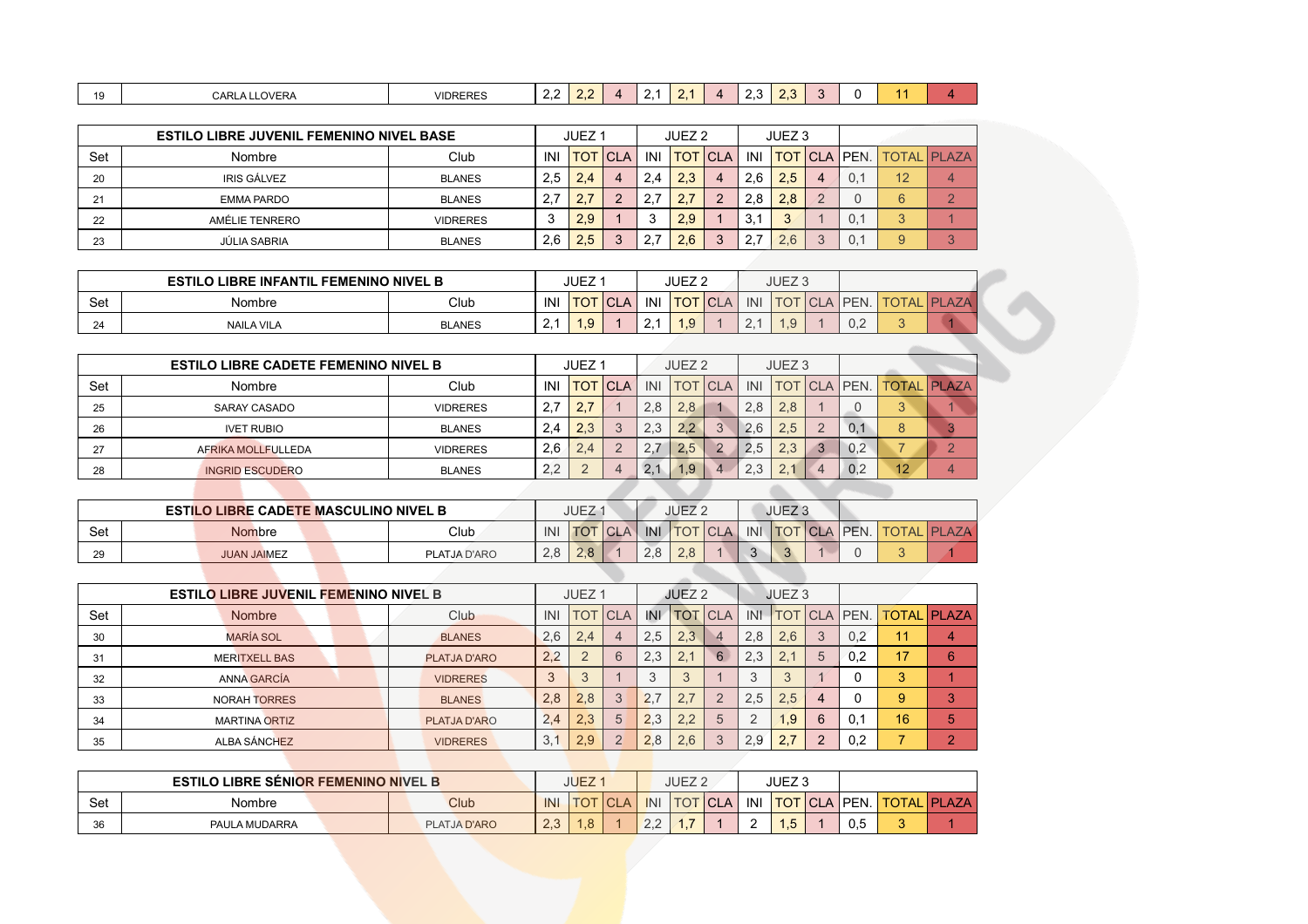|           | <b>OPEN ESTILO LIBRE CADETE FEMENINO NIVEL A</b> |                 | JUEZ 1 |            | JUEZ <sub>2</sub> |            |           | JUEZ <sub>3</sub>         |                |     |                          |  |
|-----------|--------------------------------------------------|-----------------|--------|------------|-------------------|------------|-----------|---------------------------|----------------|-----|--------------------------|--|
| Set       | <b>Nombre</b>                                    | Club            |        | <b>INI</b> | тот               | <b>CLA</b> | INI       |                           | <b>TOT CLA</b> |     | <b>IPEN. TOTAL PLAZA</b> |  |
| 27<br>ູບ≀ | <b>IRATXE CANTADOR</b>                           | <b>BLANES</b>   |        | 3.4        | 3.4               |            | っっ<br>◡.← | $\Omega$<br>$\mathcal{L}$ |                |     |                          |  |
| 38        | ZAIRA SALCEDO                                    | <b>VIDRERES</b> |        | 2,6        | າາ<br>$\sim$      |            |           | ~                         |                | ∪.− |                          |  |

|     | <b>PAREJAS INFANTILES NIVEL BASE</b> |              |     | JUEZ <sup>2</sup> |             |                | JUEZ <sub>2</sub> |                |     | JUEZ 3    |  |                                 |  |
|-----|--------------------------------------|--------------|-----|-------------------|-------------|----------------|-------------------|----------------|-----|-----------|--|---------------------------------|--|
| Set | Nombre                               | Club         | INI | <b>TOT</b>        | <b>ICLA</b> | INI            |                   | <b>TOT CLA</b> | INI |           |  | <b>TOT CLA PEN. TOTAL PLAZA</b> |  |
| 39  | MARÍA RUIZ y MARINA BRULL            | PLATJA D'ARO | 16  | 14                |             | 16             | 14                | $\sqrt{2}$     | 15  | $\Lambda$ |  | U                               |  |
| 40  | BELLA NÚÑEZ V LOANA PEREIRA          | PLATJA D'ARO | 17  |                   |             | $\overline{a}$ |                   |                | 18  | 18        |  | ີ                               |  |

|     | <b>PAREJAS CADETE NIVEL BASE</b> |                 |     | JUEZ       |            |         | JUEZ <sub>2</sub> |            |     | JUEZ <sub>3</sub> |      |          |              |               |
|-----|----------------------------------|-----------------|-----|------------|------------|---------|-------------------|------------|-----|-------------------|------|----------|--------------|---------------|
| Set | Nombre                           | Club            | INI | <b>TOT</b> | <b>CLA</b> | INI     | <b>TOT</b>        | <b>CLA</b> | INI | <b>TOT</b>        | TCLA | LA IPEN. | <b>TOTAL</b> | <b>IPLAZA</b> |
| 41  | ALMA CORBACHO y CARLA LLOVERA    | <b>VIDRERES</b> | 20  | 20         |            | 10<br>◡ | 1 <sup>C</sup>    |            | 19  | 10                |      |          |              |               |

|     | <b>PAREJAS JUVENIL NIVEL BASE</b> |               |     | <b>JUEZ</b>    |     | JUEZ <sub>2</sub> |              | JUEZ <sub>3</sub>      |                                 |                    |
|-----|-----------------------------------|---------------|-----|----------------|-----|-------------------|--------------|------------------------|---------------------------------|--------------------|
| Set | Nombre                            | Club          | INI | <b>TOT</b> CLA | INI |                   |              |                        | <b>TOT CLA INI TOT CLA PEN.</b> | <b>TOTAL PLAZA</b> |
| 42  | EMMA PARDO e IRIS GÁLVEZ          | <b>BLANES</b> | 25  | 25             | 24  | 24                | $\cap$<br>LL | $\cap$<br>$\leftarrow$ |                                 |                    |
|     |                                   |               |     |                |     |                   |              |                        |                                 |                    |

|     | <b>PAREJAS CADETE NIVEL B</b> |                 |     | <b>JUEZ</b> |            |     | JUEZ <sub>2</sub> |     |     | JUEZ <sub>3</sub> |  |                                 |  |
|-----|-------------------------------|-----------------|-----|-------------|------------|-----|-------------------|-----|-----|-------------------|--|---------------------------------|--|
| Set | <b>Nombre</b>                 | Club            | INI | <b>TOT</b>  | <b>CLA</b> | INI | <b>TOT</b>        | CLA | INI |                   |  | <b>TOT CLA PEN. TOTAL PLAZA</b> |  |
| 43  | SARAY CASADO y ZAIRA SALCEDO  | <b>VIDRERES</b> | 27  | 26          |            | 26  | 25                |     | 25  | 24                |  |                                 |  |
|     |                               |                 |     |             |            |     |                   |     |     |                   |  |                                 |  |

|     | <b>PAREJAS JUVENIL NIVEL B</b>  |                     |     | JUEZ <sub>1</sub> |                |            | JUEZ <sub>2</sub> |                |            | JUEZ <sub>3</sub> |  |                          |  |
|-----|---------------------------------|---------------------|-----|-------------------|----------------|------------|-------------------|----------------|------------|-------------------|--|--------------------------|--|
| Set | <b>Nombre</b>                   | Club                | INI |                   | <b>TOT CLA</b> | <b>INI</b> |                   | <b>TOT CLA</b> | <b>INI</b> |                   |  | TOT CLA PEN. TOTAL PLAZA |  |
| 44  | LOLA GARCÍA y MERITXELL BAS     | <b>PLATJA D'ARO</b> | 26  | 21                | $\circ$        | 28         | 23                | $\mathbf{z}$   | 23         | 18                |  | 9                        |  |
| 45  | ALBA SÁNCHEZ y ONA VILLODRES    | <b>VIDRERES</b>     | 33  | 30                |                | 34         | 31                |                | 28         | 25                |  |                          |  |
| 46  | DAFNE ESCUDERO e ITZIAR SÁNCHEZ | <b>BLANES</b>       | 29  | 29                |                | 29         | 29                | $\Omega$       | 27         | 27                |  | 5                        |  |
|     |                                 |                     |     |                   |                |            |                   |                |            |                   |  |                          |  |

|     |                             | <b>PAREJAS JUNIOR NIVEL B</b> |                 |                    | <b>JUEZ</b> |            |     | JUEZ <sub>2</sub> |            |     | JUEZ <sub>3</sub> |         |  |                                  |
|-----|-----------------------------|-------------------------------|-----------------|--------------------|-------------|------------|-----|-------------------|------------|-----|-------------------|---------|--|----------------------------------|
| Set | Nombre                      |                               | Club            | INI                |             | <b>CLA</b> | INI | <b>TOT</b>        | <b>CLA</b> | INI |                   | TOTICLA |  | <u>\   PEN.   TOTAL   PLAZA_</u> |
| 47  | SORAYA GALERA y ANNA GARCÍA |                               | <b>VIDRERES</b> | $\sim$<br><u>_</u> | 26          |            | 26  | つに<br>$\sim$      |            | 25  | 24                |         |  |                                  |

|     | <b>SOLOS 1 BASTON CADETE FEMENINO NIVEL B</b><br>Nombre |  |                 |     | <b>JUEZ</b> |             |     | JUEZ <sub>2</sub> |             |           | JUEZ <sub>3</sub> |                        |              |               |
|-----|---------------------------------------------------------|--|-----------------|-----|-------------|-------------|-----|-------------------|-------------|-----------|-------------------|------------------------|--------------|---------------|
| Set |                                                         |  | Club            | INI | <b>TOT</b>  | <b>ICLA</b> | INI | <b>TOT</b>        | <b>ICLA</b> | INI       |                   | <u>ITOT ICLA IPEN.</u> | <b>TOTAL</b> | <b>IPLAZA</b> |
| 48  | AFRIKA MOLLFULLEDA                                      |  | <b>VIDRERES</b> |     |             |             |     |                   |             | <b>NP</b> |                   |                        |              |               |